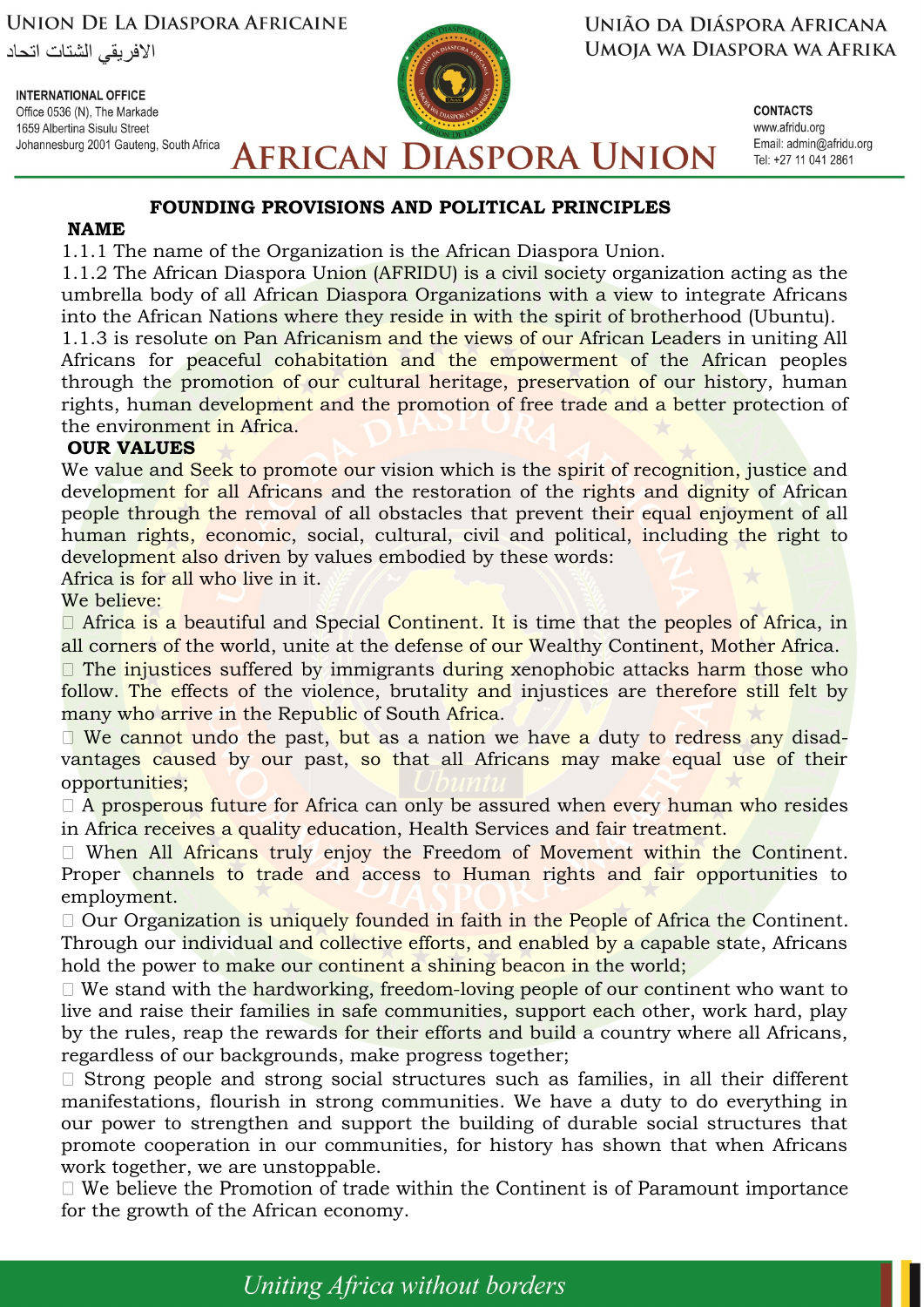**INTERNATIONAL OFFICE** Office 0536 (N), The Markade 1659 Albertina Sisulu Street Johannesburg 2001 Gauteng, South Africa



UNIÃO DA DIÁSPORA AFRICANA UMOJA WA DIASPORA WA AFRIKA

> **CONTACTS** www.afridu.org Email: admin@afridu.org Tel: +27 11 041 2861

**AFRICAN DIASPORA UNION** 

# **FREEDOM AND OPPORTUNITY**

 $\Box$  Freedom is not a favor from government, it is a right. The freedoms intended by the framers of the Human Rights Charter were hard won for us all, are precious and must be guarded;

 $\Box$  throughout history, the responsible exercise of freedom has been the only true engine of progress. The African people must therefore have the maximum amount of individual freedom consistent with law and order. This includes the freedom to earn a living and accumulate wealth in the way of our choosing, live where we want, love who we want, say what we believe, develop our talents and pursue our dreams;

 $\Box$  A fair society is one in which our achievements are determined by our own choices and hard work, not by the circumstances and location of our birth;

 $\Box$  Integral to a fair society are the requirements that opportunity is plentiful and not concentrated in the hands of the few, that everyone has the means to make use of their opportunities, that the strong do not exploit the weak, that we are free from unfair discrimination.

 $\Box$  For Africa to be fair, justice must be applied to all in a consistent, fair and impartial manner; arming at all costs to fight the Scourge of Corruption that is threatening to engulf us all.

 $\Box$  A society cannot be fair if there exists large-scale inequality. A fair society requires a growing economy and access to opportunities for all who live in Africa.

□ Africa is a richly diverse society. Though our people come from different origins, worship in different ways and have different cultures and customs, we are all unique individuals with a sacred right to humanity;

 $\Box$  Diversity is one of Africa's greatest assets. The different Cultures and the diverse Universal command in Language. The Organization celebrates diversity, and recognizes the right of each individual to be who they want to be, free from domination and brutalization by others;

 $\Box$  The Organization solemnly subscribes to the preamble to the Constitution of South Africa which affirms that South Africa belongs to all who live in it, united in diversity and we believe in African Unity without borders of any kind And we believe in an inclusive society.

 $\Box$  The Organization will continue to take active steps to promote and advance diversity in its own ranks and throughout the African continent at large.

### **GOVERNMENT**

 $\Box$  To represent the needs and wishes of all Africans, government needs to be close to those who are affected by its actions. Officials and representatives in government must be put into these positions by the people whose lives their positions affect, thereby ensuring that the people can hold them accountable for their actions;

 $\Box$  Government must always stand ready to help those who need it, but its primary function is to empower the people to make use of their freedoms, so that they may progress in their own lives;

 $\Box$  Central to empowering all Africans is ensuring that they are free from the deprivations that rob them of their ability to use their opportunities. This requires:

 $\Box$  To promote the unity and solidarity of African States;

 $\Box$  To coordinate and intensify their cooperation and efforts to achieve a better life for the peoples of Africa;